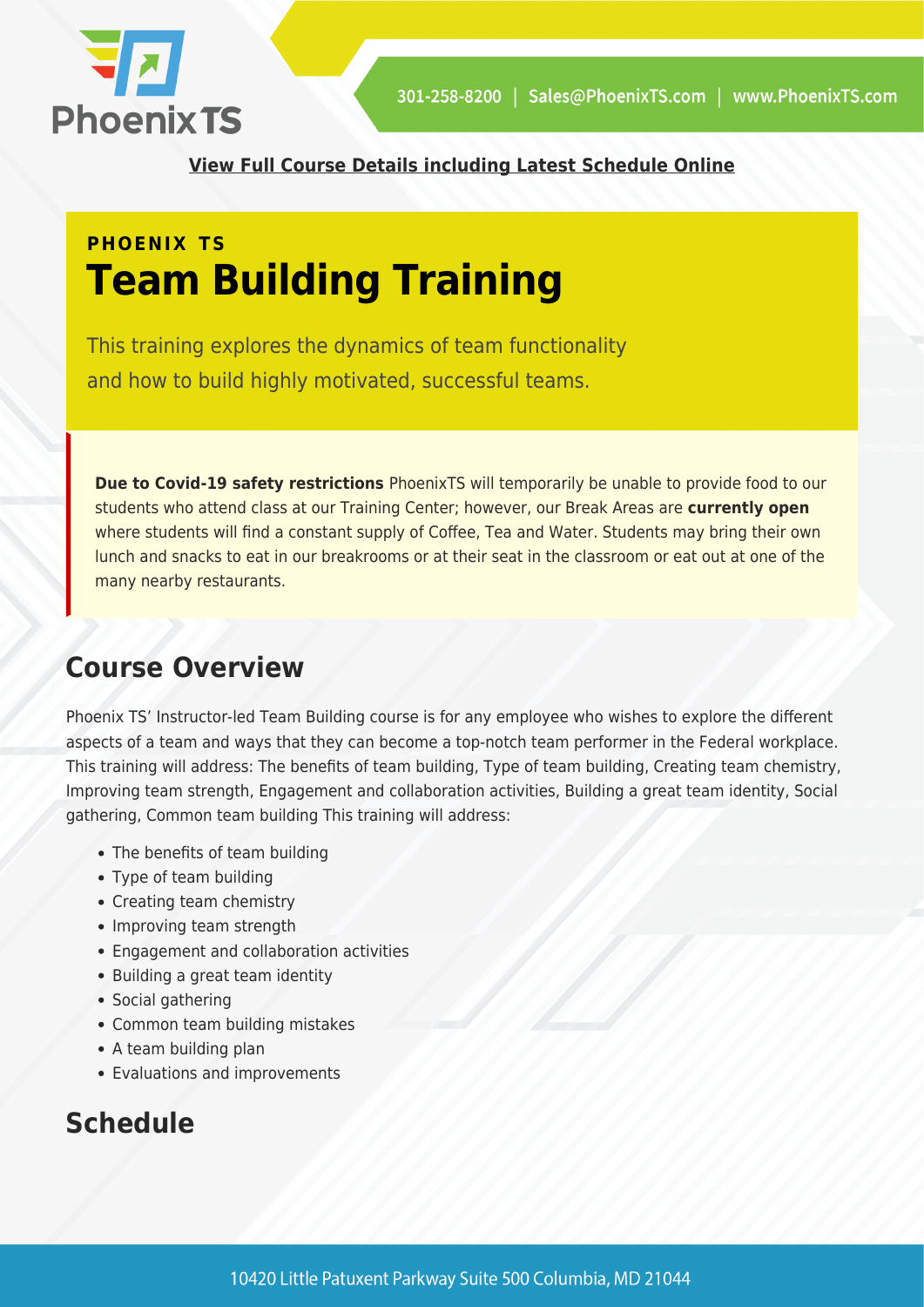

301-258-8200 | Sales@PhoenixTS.com | www.PhoenixTS.com

**8/04/22 - 8/05/22 (2 days)** 8:00AM - 4:00PM

**8/11/22 - 8/12/22 (2 days)** 8:00AM - 4:00PM

**8/11/22 - 8/12/22 (2 days)** 8:30AM - 4:30PM

**8/18/22 - 8/19/22 (2 days)** 8:30AM - 4:00PM

**9/08/22 - 9/09/22 (2 days)** 8:00AM - 4:00PM

**9/15/22 - 9/16/22 (2 days)** 8:00AM - 4:00PM

**9/15/22 - 9/16/22 (2 days)** 8:30AM - 4:30PM

**10/06/22 - 10/07/22 (2 days)** 8:00AM - 4:00PM

**10/13/22 - 10/14/22 (2 days)** 8:00AM - 4:00PM

**10/13/22 - 10/14/22 (2 days)** 8:30AM - 4:30PM

**11/28/22 - 11/29/22 (2 days)** 8:00AM - 4:00PM

**11/28/22 - 11/29/22 (2 days)** 8:30AM - 4:30PM

**12/12/22 - 12/13/22 (2 days)** 8:00AM - 4:00PM

**12/19/22 - 12/20/22 (2 days)** 8:00AM - 4:00PM

**12/19/22 - 12/20/22 (2 days)** 8:30AM - 4:30PM

**DATE LOCATION**

**Tysons Corner, VA Open** [Contact Us](https://phoenixts.com/schedule/more-info/?class=21400)

**Columbia, MD** [Contact Us](https://phoenixts.com/schedule/more-info/?class=21413)<br>Open

**Live Online** <u>[Contact Us](https://phoenixts.com/schedule/more-info/?class=21423)</u><br>
Open

**Doral, FL** Sold Out [Contact Us](https://phoenixts.com/schedule/more-info/?class=30757)

**Tysons Corner, VA Open** [Contact Us](https://phoenixts.com/schedule/more-info/?class=21401)

**Live Online**

[Contact Us](https://phoenixts.com/schedule/more-info/?class=21422)<br>Open

**Tysons Corner, VA Open** [Contact Us](https://phoenixts.com/schedule/more-info/?class=21402)

<u>[Contact Us](https://phoenixts.com/schedule/more-info/?class=21415)</u><br>
Open

**Columbia, MD** [Contact Us](https://phoenixts.com/schedule/more-info/?class=21421)<br>Open

<u>Open</u> [Contact Us](https://phoenixts.com/schedule/more-info/?class=21416)

**Columbia, MD** Open [Contact Us](https://phoenixts.com/schedule/more-info/?class=21420)

**Tysons Corner, VA Open** [Contact Us](https://phoenixts.com/schedule/more-info/?class=21404) **Live Online**

**Columbia, MD** [Contact Us](https://phoenixts.com/schedule/more-info/?class=21419)<br>Open

<u>Open</u> [Contact Us](https://phoenixts.com/schedule/more-info/?class=21414)

**Columbia, MD**

**Live Online**

**Live Online**

**[Contact Us](https://phoenixts.com/schedule/more-info/?class=21417)**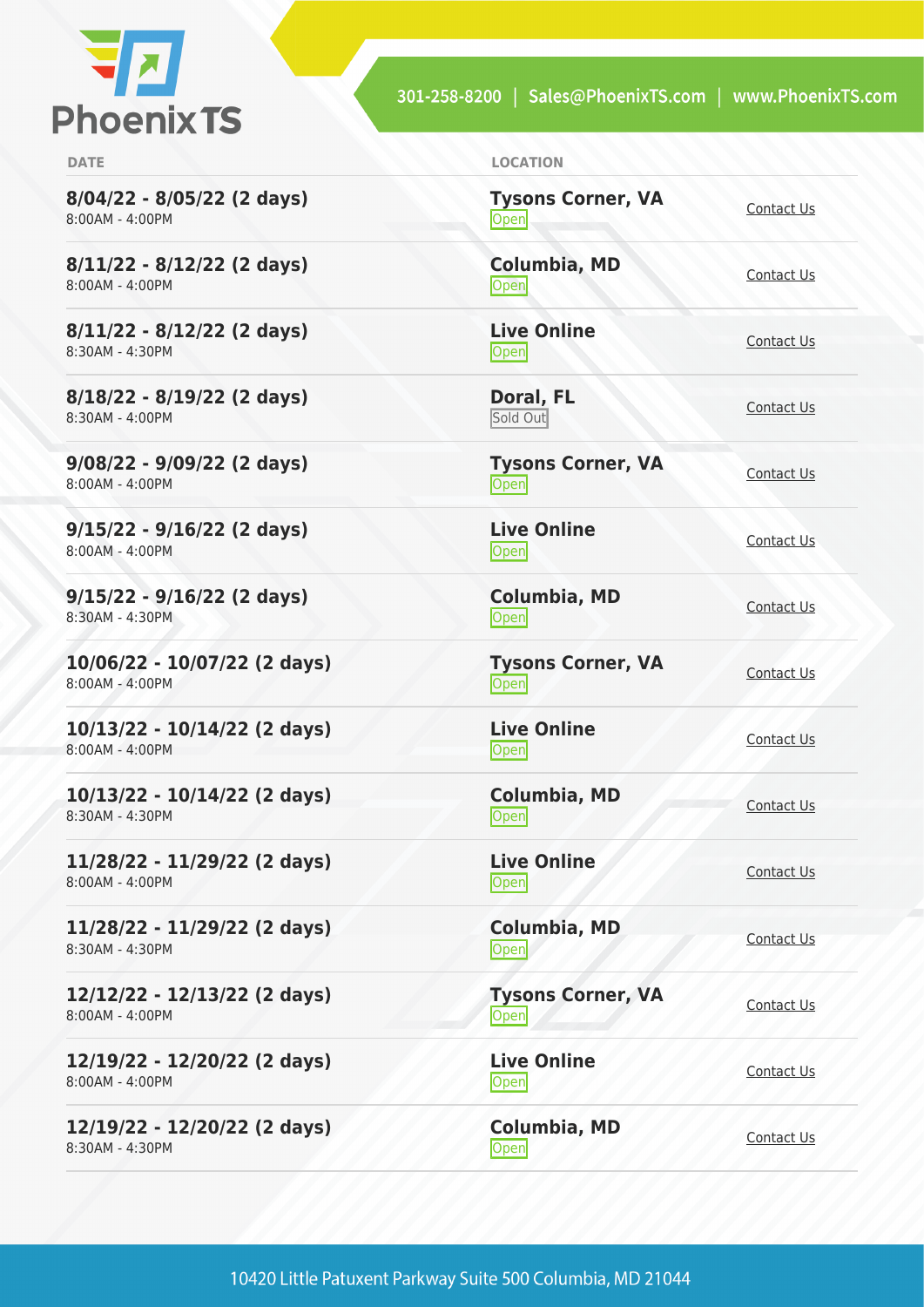

## **Course Objectives**

- Identify different types of teams.
- Build teamwork by recognizing and tapping into the twelve characteristics of an effective team.
- Promote trust and rapport by exploring your team player style and how it impacts group dynamics.
- Recognize the key elements that move a team from involvement to empowerment and how to give these elements to your team.
- Develop strategies for dealing with team conflict and common problems.
- Understand how action planning and analysis tools can help your team perform better.

## **Course Outline**

#### **Organizations Today**

To begin the day, we will look at how changes in organizations have affected teams.

#### **Types of Teams**

During this session, we will define the word "team." We will also look at some different team models, including traditional teams, task forces, and virtual teams.

#### **Team Norms**

In this session, participants will establish some team norms: ground rules that a team can use to help them work together.

### **The TORI Team Building Model**

One way of looking at team development is the TORI model. Participants will experience this model through a fun exercise.

#### **Beckhart's Activities**

• In 1972, Richard Beckhart said that there are four activities a group should perform on a regular basis if they desire to grow into a team. Since researchers today still agree on these four activities, we will spend some time exploring each activity.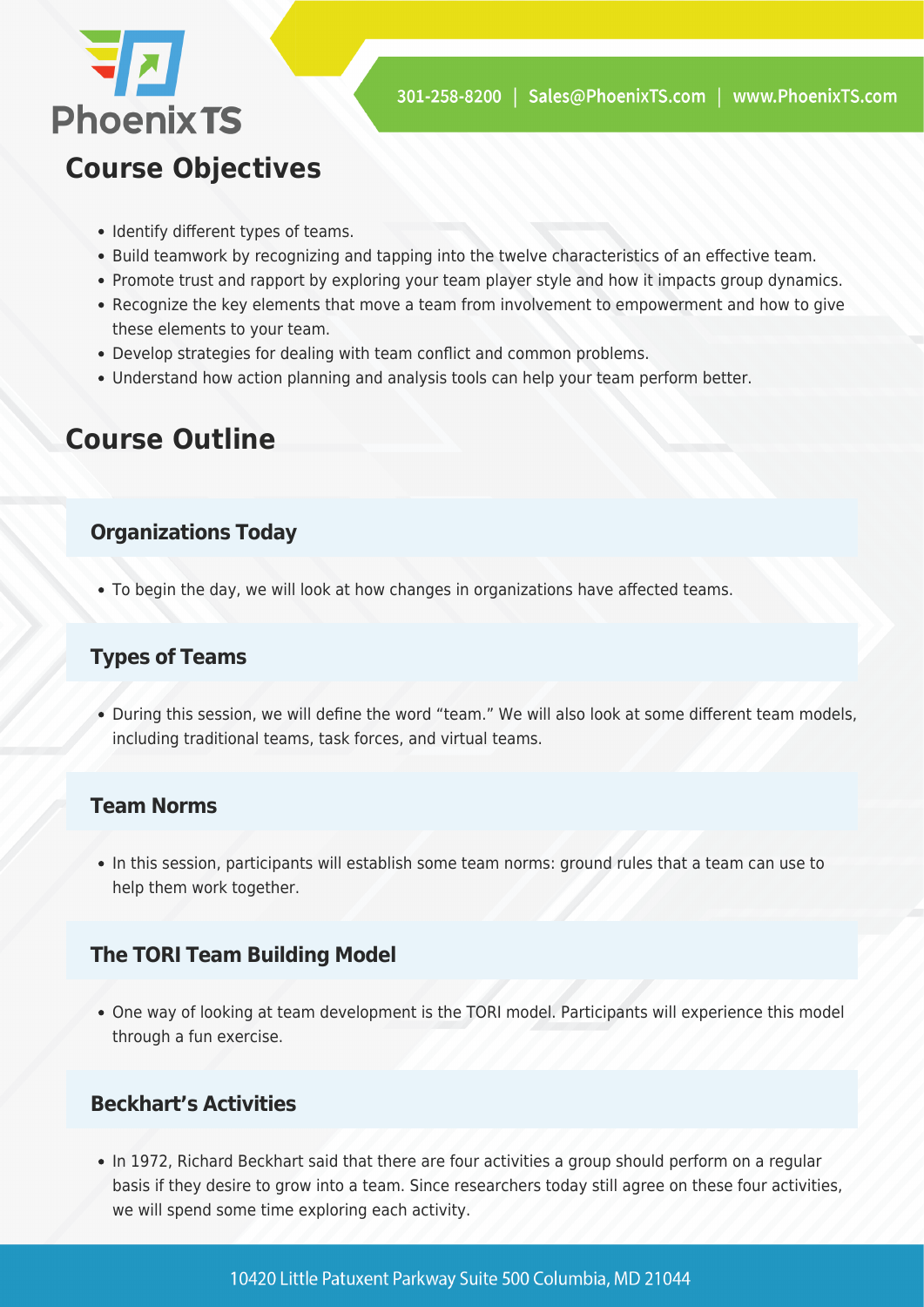

#### **The Four Stages of Team Development**

Every group of people, whether they are a team or just a group working together, grows and evolves. We will spend this session looking at Bruce Tuckman's five stages of team development: forming, storming, norming, performing, and adjourning.

#### **Characteristics of Great Teams**

The 12 characteristics of effective teams were developed by Glenn Parker, who has devoted his whole life's work to studying teams. We will discuss the first four characteristics in this session.

#### **Civilized Disagreements and Consensus**

This session will focus on the next two characteristics: civilized disagreements and consensus decisions.

#### **Open Communication**

Next, participants will learn tips for open team communication, Parker's seventh characteristic of effective teams.

#### **Clear Roles and Assignments**

This session is all about Parker's eighth characteristic.

#### **Shared Leadership**

This session is all about Parker's ninth characteristic. Participants will also explore shared leadership through a fun activity.

#### **Team Player Types**

During this session, participants will score their pre-assignment. Participants will then work in small groups to discuss the strengths and weaknesses of their team player style. This will address the final three characteristics of effective teams.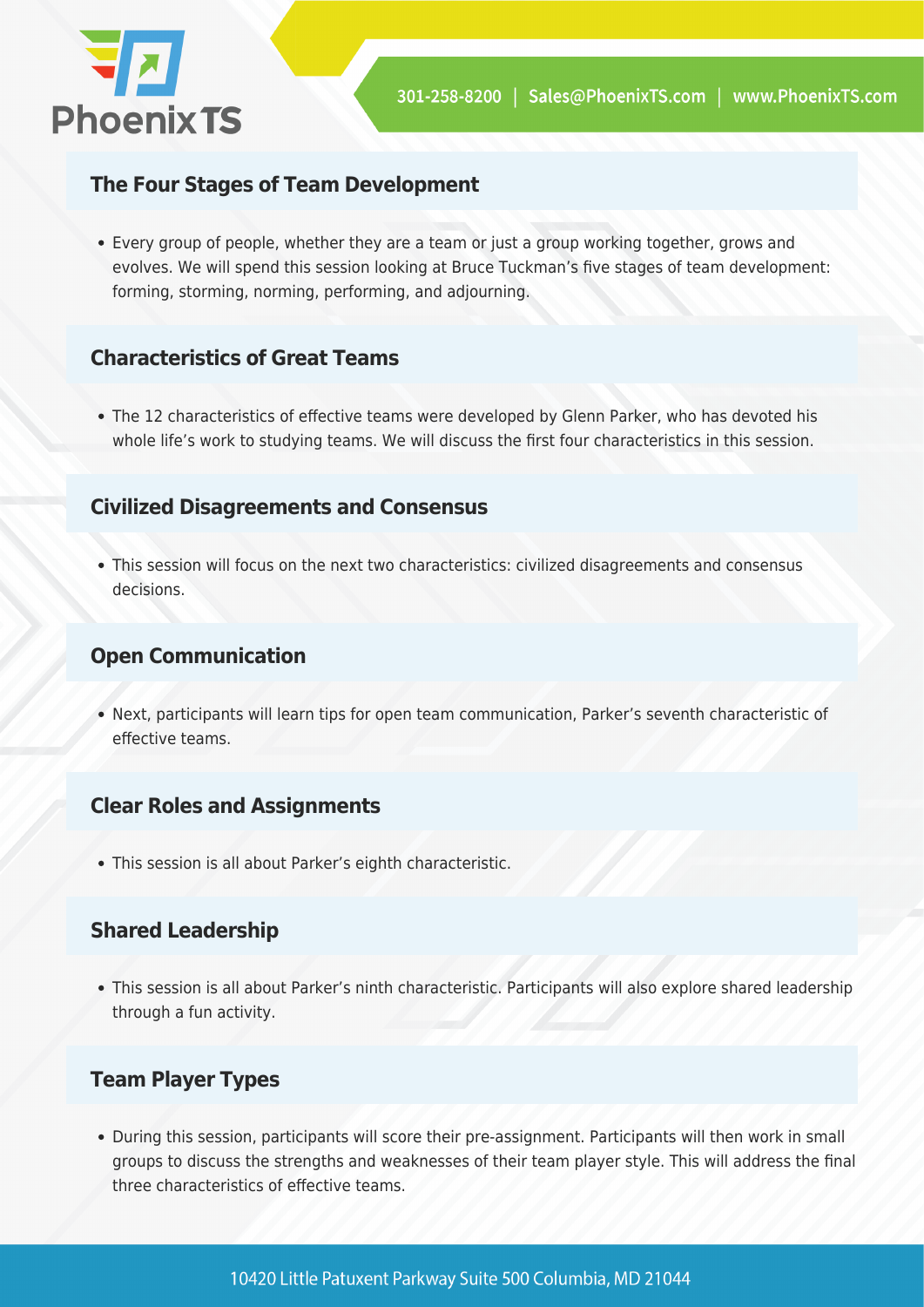

### **The Trust/Relationship Model**

• In this session, participants will look at how trust impacts relationships through a lecture and small group work.

#### **Lateral and Vertical Thinking**

This session will examine two types of thinking: lateral and vertical. We will also look at how these thinking models affect creativity.

#### **Creative Team Thinking**

During this session, participants will discuss various creative thinking methods, including brainstorming and brainwriting. They will also discuss Edward De Bono's six thinking hats.

#### **Team Shaping Factors**

First, participants will discuss the four factors that shape a team during a lecture. Then, participants will apply the knowledge to a case study.

#### **Solving Problems**

Team problem solving needs a three-phase approach: problem identification, decision making, and planning and organizing. We will look at this model through a combination of lectures and group work.

#### **Interventions for Team Leaders**

This session will look at some common problems that teams face and some recommended solutions.

### **Resolving Conflict**

Solving conflict in a positive way is key for building a strong team. This session will look at tips for resolving conflict. Participants will also take part in a role play to demonstrate the concepts learned.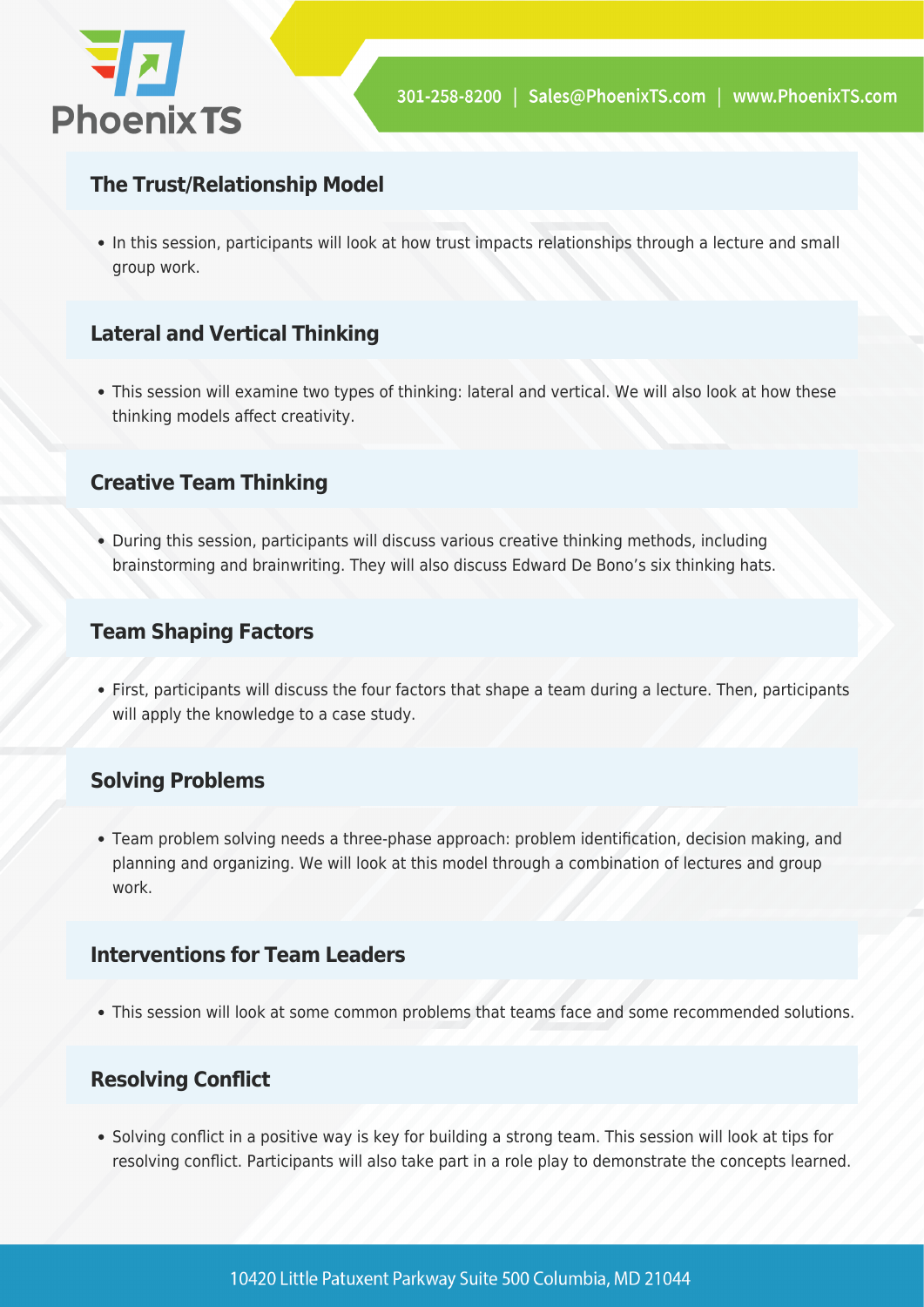

#### **SWOT Analysis**

Performing an analysis of the team's strengths, weaknesses, opportunities, and threats can be a great tool for development. We will discuss how to perform such an analysis, and then participants will work in small groups to complete a case study.

#### **Developing Team Action Plans**

To wrap up the course, we will look at some planning tools that teams can use to help them grow and improve, including improvement plans and action plans.

#### **Workshop Wrap-Up**

At the end of the course, students will have an opportunity to ask questions and fill out an action plan.

**Due to Covid-19 safety restrictions** PhoenixTS will temporarily be unable to provide food to our students who attend class at our Training Center; however, our Break Areas are **currently open** where students will find a constant supply of Coffee, Tea and Water. Students may bring their own lunch and snacks to eat in our breakrooms or at their seat in the classroom or eat out at one of the many nearby restaurants.



### **ATTENTION** For GSA pricing or Contractor quotes call [240.667.7757](#page--1-0)